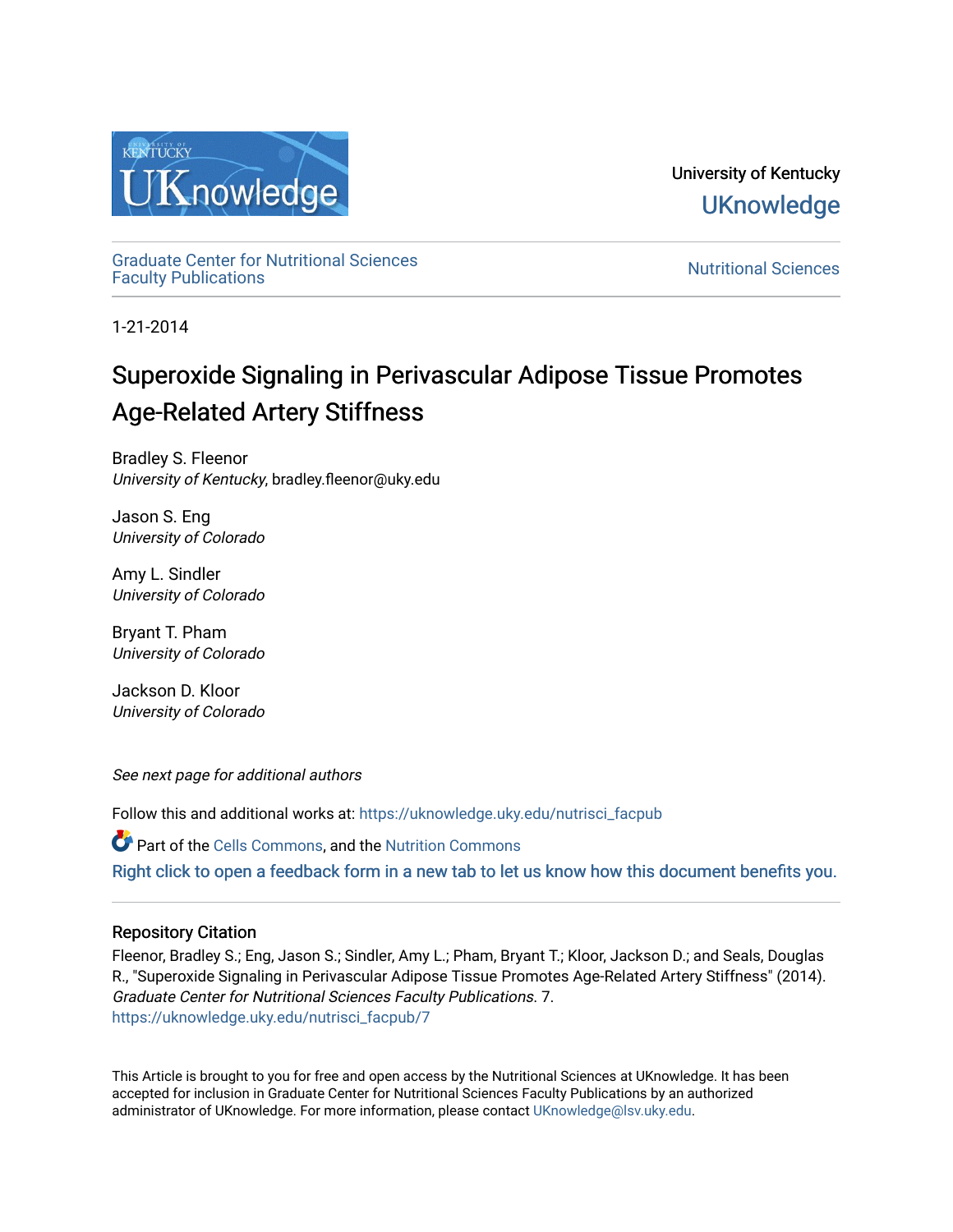# Superoxide Signaling in Perivascular Adipose Tissue Promotes Age-Related Artery Stiffness

Digital Object Identifier (DOI) http://dx.doi.org/10.1111/acel.12196

## Notes/Citation Information

Published in Aging Cell, v. 13, issue. 3, 576-578.

2014 Fleenor, et al. Aging Cell published by the Anatomical Society and John Wiley & Sons Ltd.

This is an open access article under the terms of the [Creative Commons Attribution](http://creativecommons.org/licenses/by/3.0/) License, which permits use, distribution and reproduction in any medium, provided the original work is properly cited.

### Authors

Bradley S. Fleenor, Jason S. Eng, Amy L. Sindler, Bryant T. Pham, Jackson D. Kloor, and Douglas R. Seals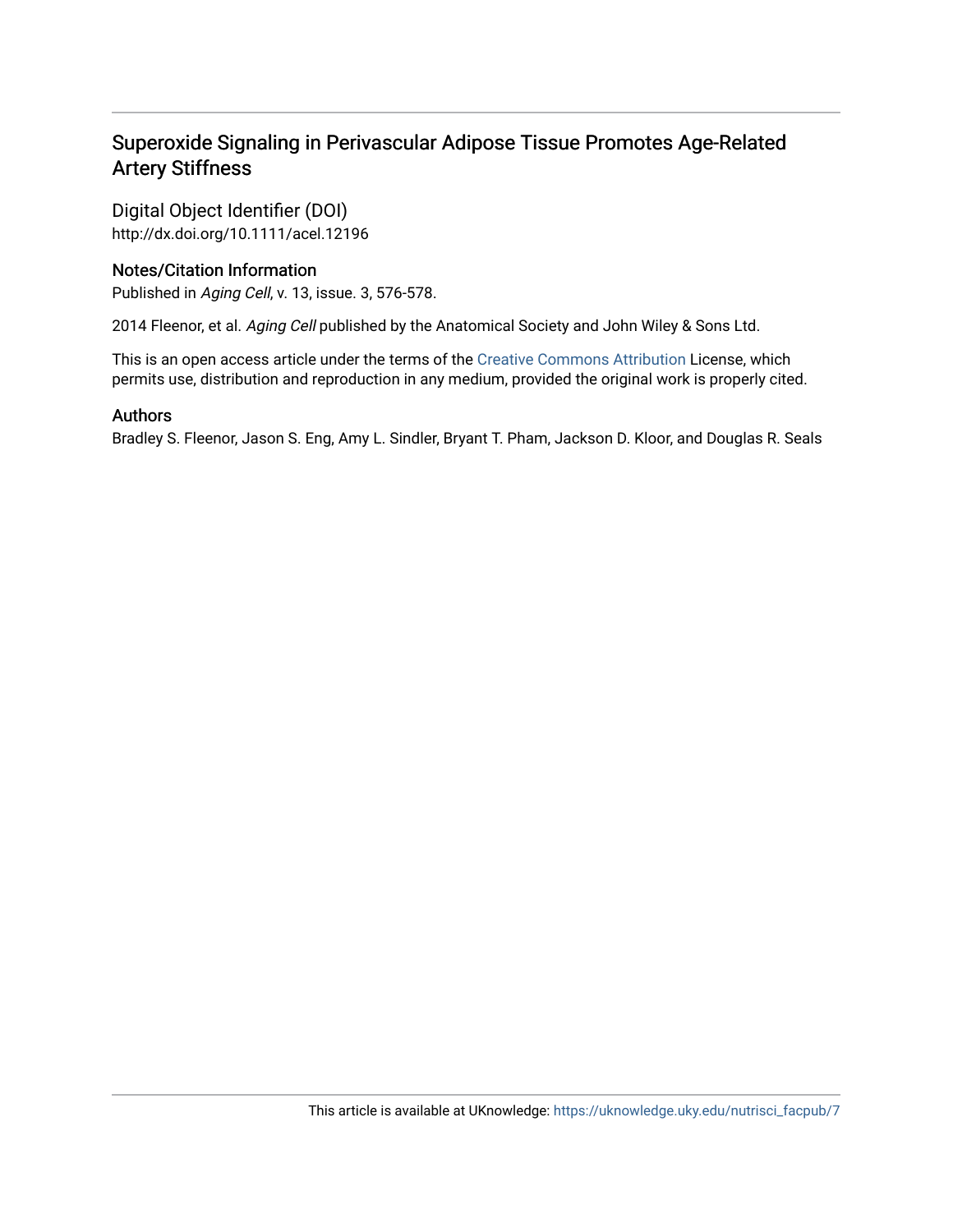# SHORT TAKE

# Superoxide signaling in perivascular adipose tissue promotes age-related artery stiffness

Bradley S. Fleenor,  $1/2$  Jason S. Eng,  $1/2$  Amy L. Sindler,  $1/2$ Bryant T. Pham,<sup>1</sup> Jackson D. Kloor<sup>1</sup> and Douglas R. Seals<sup>1</sup>

<sup>1</sup> Department of Integrative Physiology, University of Colorado, Boulder, CO, USA

<sup>2</sup>Kinesiology and Health Promotion, Graduate Center for Nutritional Sciences, University of Kentucky, Lexington, KY, USA

#### Summary

We tested the hypothesis that superoxide signaling within aortic perivascular adipose tissue (PVAT) contributes to large elastic artery stiffening in old mice. Young (4–6 months), old (26–28 months), and old treated with 4-Hydroxy-2,2,6,6-tetramethylpiperidine 1-oxyl (TEMPOL), a superoxide scavenger (1 mm in drinking water for 3 weeks), male C57BL6/N mice were studied. Compared with young, old had greater large artery stiffness assessed by aortic pulse wave velocity (aPWV, 436  $\pm$  9 vs. 344  $\pm$  5 cm s<sup>-1</sup>) and intrinsic mechanical testing (3821  $\pm$  427 vs. 1925  $\pm$  271 kPa) (both  $P < 0.05$ ). TEMPOL treatment in old reversed both measures of arterial stiffness. Aortic PVAT superoxide production was greater in old ( $P < 0.05$  vs. Y), which was normalized with TEMPOL. Compared with young, old controls had greater pro-inflammatory proteins in PVAT-conditioned media ( $P < 0.05$ ). Young recipient mice transplanted with PVAT from old compared with young donors for 8 weeks had greater aPWV (409  $\pm$  7 vs. 342  $\pm$  8 cm s<sup>-1</sup>) and intrinsic mechanical properties (3197  $\pm$  647 vs. 1889  $\pm$  520 kPa) (both  $P < 0.05$ ), which was abolished with TEMPOL supplementation in old donors. Tissue-cultured aortic segments from old in the presence of PVAT had greater mechanical stiffening compared with old cultured in the absence of PVAT and old with PVAT and TEMPOL (both,  $P < 0.05$ ). In addition, PVAT-derived superoxide was associated with arterial wall hypertrophy and greater adventitial collagen I expression with aging that was attenuated by TEMPOL. Aging or TEMPOL treatment did not affect blood pressure. Our findings provide evidence for greater age-related superoxide production and pro-inflammatory proteins in PVAT, and directly link superoxide signaling in PVAT to large elastic artery stiffness.

Key words: fat; oxidative stress; peri-aortic; TEMPOL.

#### Introduction

Aging is the major risk factor for cardiovascular diseases (CVD), as nearly 90% of incident CV events occur in adults over 55 years of age (Go et al., 2013). Stiffening of the large elastic arteries (aorta and carotid

Correspondence

Bradley S. Fleenor, 100 Seaton Building, Lexington, KY 40506, USA. Tel.: (859) 257-2716; fax: (859) 323-1090; e-mail: bradley.fleenor@uky.edu

Accepted for publication 8 December 2013

arteries) is a strong, independent predictor of cardiovascular events with aging (Sutton-Tyrrell et al., 2005; Mitchell et al., 2010), and superoxidedependent oxidative stress and inflammation are key mechanisms by which large elastic arteries stiffen with age (Kim et al., 2009; Sindler et al., 2011; Fleenor et al., 2012).

Perivascular adipose tissue (PVAT) surrounds large elastic arteries and may exert an important influence on arterial stiffness. Visceral white adipose tissues from older mice demonstrate greater oxidative stress, which may lead to greater pro-inflammatory cytokine and chemokine secretion (Findeisen et al., 2011; Padilla et al., 2013). However, it is unknown whether the production of superoxide production and proinflammatory proteins from PVAT is increased with aging, and whether superoxide signaling in PVAT contributes to large artery stiffening with age.

#### Results

Large elastic artery stiffness was greater in old compared with young control mice based on aortic pulse wave velocity (aPWV), the clinical gold standard measure (Sutton-Tyrrell et al., 2005; Mitchell et al., 2010) (Fig. 1A), and ex vivo intrinsic mechanical stiffness (Fig. 1B) (both,  $P < 0.05$ ). Treatment with TEMPOL, a superoxide dismutase mimetic (Simonsen et al., 2009), reduced aortic stiffness in old mice to levels not different from young control animals (Fig. 1A,B). Aortic wall thickness, lumen diameter, and adventitial collagen I expression were greater in old compared with young control mice, and these differences were abolished with TEMPOL (Table S1 and Fig. S1) (all, P < 0.05). Arterial systolic, diastolic, and mean blood pressures were not different with aging or TEMPOL treatment (Table S1) as previously shown (Fleenor et al., 2012).

Superoxide production was increased in whole tissue samples of PVAT surrounding the thoracic aorta (Fig. 1C), and in adipocytes isolated from PVAT of old control compared with young control mice (Fig. S2) (both,  $P < 0.05$ ). TEMPOL normalized aortic PVAT superoxide production in whole tissue samples from old mice to young control levels (Fig. 1C)  $(P < 0.05)$ .

Because excessive superoxide production induces inflammation, we assessed the secretion of pro-inflammatory cytokines/chemokines in PVAT-conditioned media. The pro-inflammatory cytokines/chemokines GM-CSF, IL-6, CXCL1, CCL2/MCP-1, CXCL2 were greater in PVATconditioned media from old compared with young control mice (Fig. S3) (all,  $P < 0.05$ ). C5/C5a and TIMP-1 were also detected in conditioned media from old mice, but not from young controls (Fig. S3).

Thoracic aorta PVAT was removed from young control, old control, and old TEMPOL-treated donors and transplanted directly onto the abdominal aorta of young recipient mice for 8 weeks (Fig 2A). Young recipient mice transplanted with PVAT from old animals had greater aortic stiffness as indicated by increased aPWV and ex vivo intrinsic mechanical stiffness compared with those transplanted with PVAT from young donors (Fig. 2B,C) (both,  $P < 0.05$ ). TEMPOL treatment in old donors abolished the increases in aPWV and ex vivo intrinsic mechanical stiffness observed with transplantation into young recipient mice (Fig 2B, C)(both,  $P < 0.05$ ).

Aging Ce

576 **576 Example 2014** The Authors. Aging Cell published by the Anatomical Society and John Wiley & Sons Ltd. This is an open access article under the terms of the Creative Commons Attribution License, which permits use, distribution and reproduction in any medium, provided the original work is properly cited.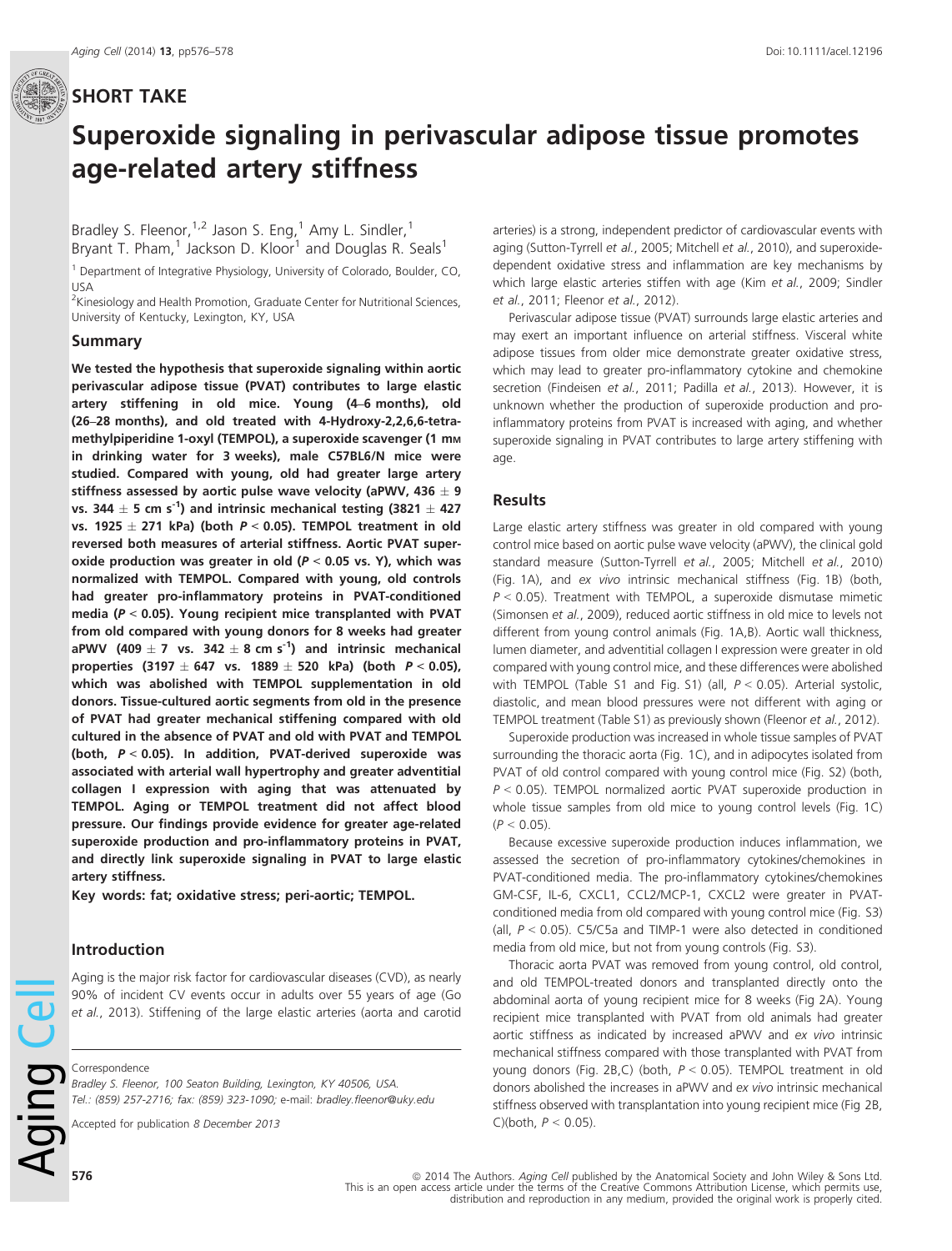

Fig. 1 Large elastic artery stiffness and perivascular adipose tissue (PVAT) superoxide production with aging and in TEMPOL-treated old mice. (A) Aortic pulse wave velocity (aPWV), (B) ex vivo arterial stiffness, and (C) PVAT superoxide production in young, old, and old TEMPOL (1 mm)-treated mice (N = 4-6/group); Values are means  $\pm$  S.E. \*P < 0.05 vs. Young and Old TEMPOL.



Fig. 2 Effects of perivascular adipose tissue (PVAT) on large elastic artery stiffness. (A) Thoracic PVAT was removed from donor mice and transplanted into young recipient for 8 weeks. (B) Aortic pulse wave velocity (aPWV) and (C) ex vivo arterial stiffness in young recipient mice receiving PVAT from young, old, and old TEMPOL-treated donors after 8 weeks. (D) Arterial stiffness in aortic segments cultured for 72 h with (+) or without (-) perivascular adipose tissue from additional young and old control mice in the presence (+) or absence (-) of TEMPOL (N = 4-6/group); Values are means  $\pm$  S.E. \*P < 0.05 vs. all; #P < 0.05 vs. Young PVAT and Old TEMPOL PVAT; \$P < 0.05 vs. Young; Old PVAT  $(-)$ , TEMPOL  $(-)$  and Old PVAT  $(+)$ , TEMPOL  $(+)$ .

Wall thickness and adventitial collagen I expression were greater in young recipient mice transplanted with PVAT from old control compared with young control PVAT donors (both,  $P < 0.05$ ), an effect that was not observed with PVAT donated from TEMPOL-treated old animals (Table S2 and Fig. S4). Lumen diameter and arterial systolic, diastolic, and mean blood pressures were not significantly different between groups (Table S2).

To further determine the effects of PVAT on arterial stiffness, aortic segments from additional young and old control mice were cultured in the presence (+) or absence (-) of PVAT for 72 h. Intrinsic mechanical stiffness was greater in aortic segments from old (+) PVAT compared with all aortic segments from young control mice (Fig. 2D) (all,  $P < 0.05$ ). Compared with aortic segments from old (-) PVAT, samples from old (+) PVAT had greater intrinsic stiffness (Fig. 2D) ( $P < 0.05$ ). TEMPOL reversed the intrinsic mechanical properties in arterial segments (+) PVAT to levels similar to old (-) PVAT (Fig. 2D) ( $P < 0.05$ ).

#### **Discussion**

The present study provides the first evidence directly linking PVAT with large elastic artery stiffness. The effects of PVAT from old mice in the promotion of arterial stiffening were demonstrated in vivo using a fat transplant model and in an in vitro tissue culture model. Importantly, superoxide production in PVAT from older animals was shown to be greater, and this was normalized with TEMPOL treatment, which, in turn, reversed PVAT-mediated arterial stiffening. The age-related increase in PVAT superoxide oxide production was associated with increased cytokine and chemokine secretion, indicating superoxide signaling may promote inflammation in PVAT. We also confirm the superoxide-lowering effect of TEMPOL to improve arterial function in old mice, suggesting excessive superoxide signaling is an important process in arterial stiffening (Fleenor et al., 2012). Arterial blood pressure can influence arterial stiffening; however, blood pressure was not